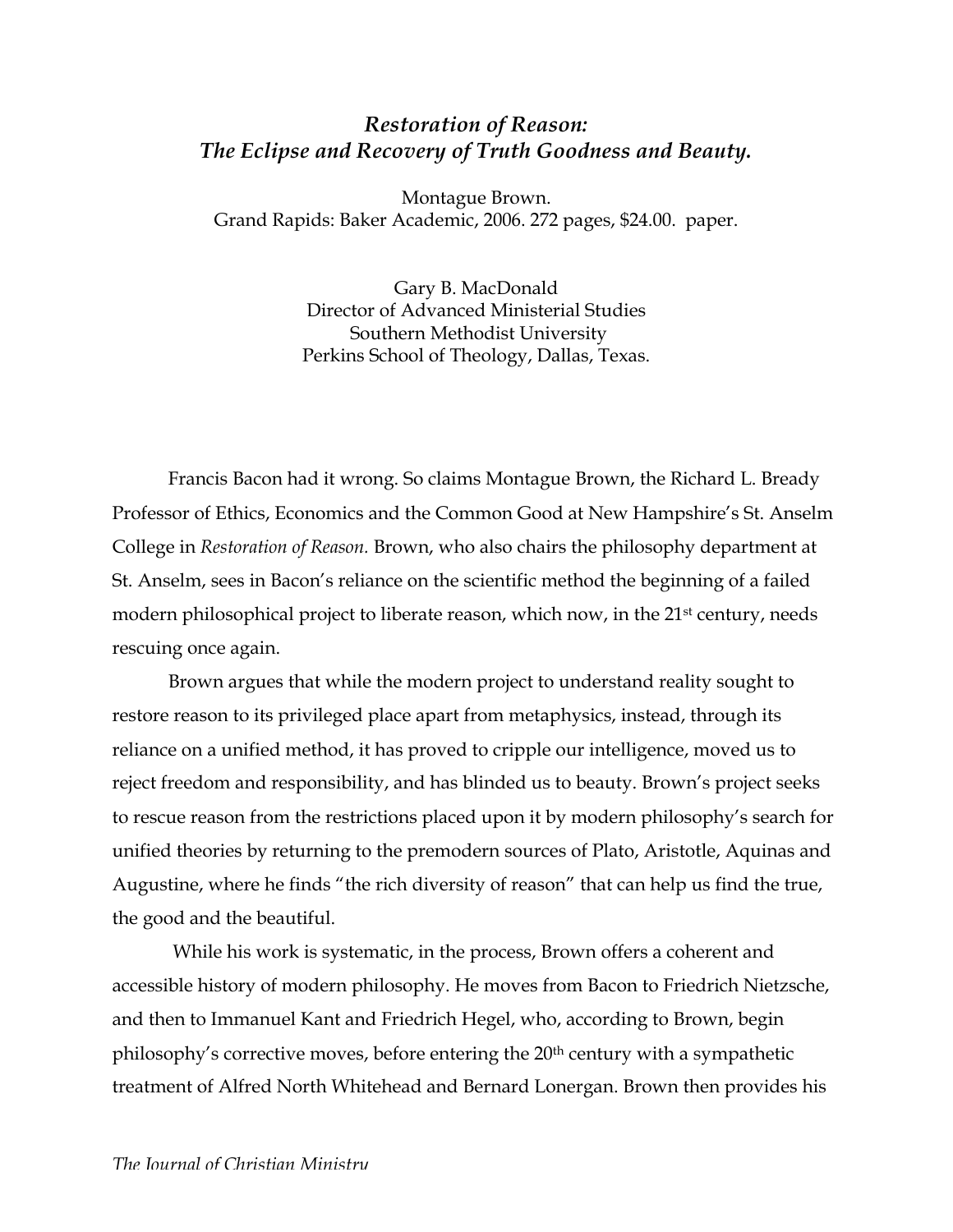own broad-based solutions over against modernism's narrow distortions of reason as he sees it.

The problem with the modern project, Brown argues, is that its thinkers, in their search for the appropriate ordering principle for the limitations of the intellect, may have fueled advances in science and technology to the unnecessary harm of metaphysics, ethics, and aesthetics. Thus Brown takes to task the two traditions that developed from the work of early modern work of Bacon, René Descartes and Thomas Hobbes – empiricism and rationalism. The empiricists, starting from the position that all knowledge must originate and be verified through the senses, include John Locke, George Berkeley and David Hume. By relying on this single method, this attempt to explain everything "proves to be unable to explain anything," not even science. Thought becomes unintelligible, leading to skepticism, in which "taste and sentiment reign supreme over all areas that had once been held to be the provenance of reason" (111). The rationalists – Baruch Spinoza, Nicolas Malebranche, Gottfried Wilhelm von Leibniz and Nietzsche – fare little better, for they also rely on a single method, that of judging all on the basis of innate ideas rather than experience. While they better account for thought and freedom than do the empiricists, the rationalists are, in the end, irrational, Brown argues. This irrationalism is exemplified by Nietzsche, whose rationalism sans God and his focus on the self places our choices at the mercy of physiological urges. For Brown, both Hume and Nietzsche, in their rigorous methodical consistency, reveal the weakness of the modern project.

> Given the rules of the game established by their predecessors, Hume and Nietzsche could be said to be the best players. That their games are absurd merely follows from the absurdity of the first principles. Only be accepting other first principles could the outcomes of the games have been different. Such a move they were either unable or unwilling to make. That is their tragedy and the tragedy of modern thought in general. (141)

Despite the benefits of technological and scientific progress it fostered, the modern method has left considerable damage in its wake, namely the loss of

2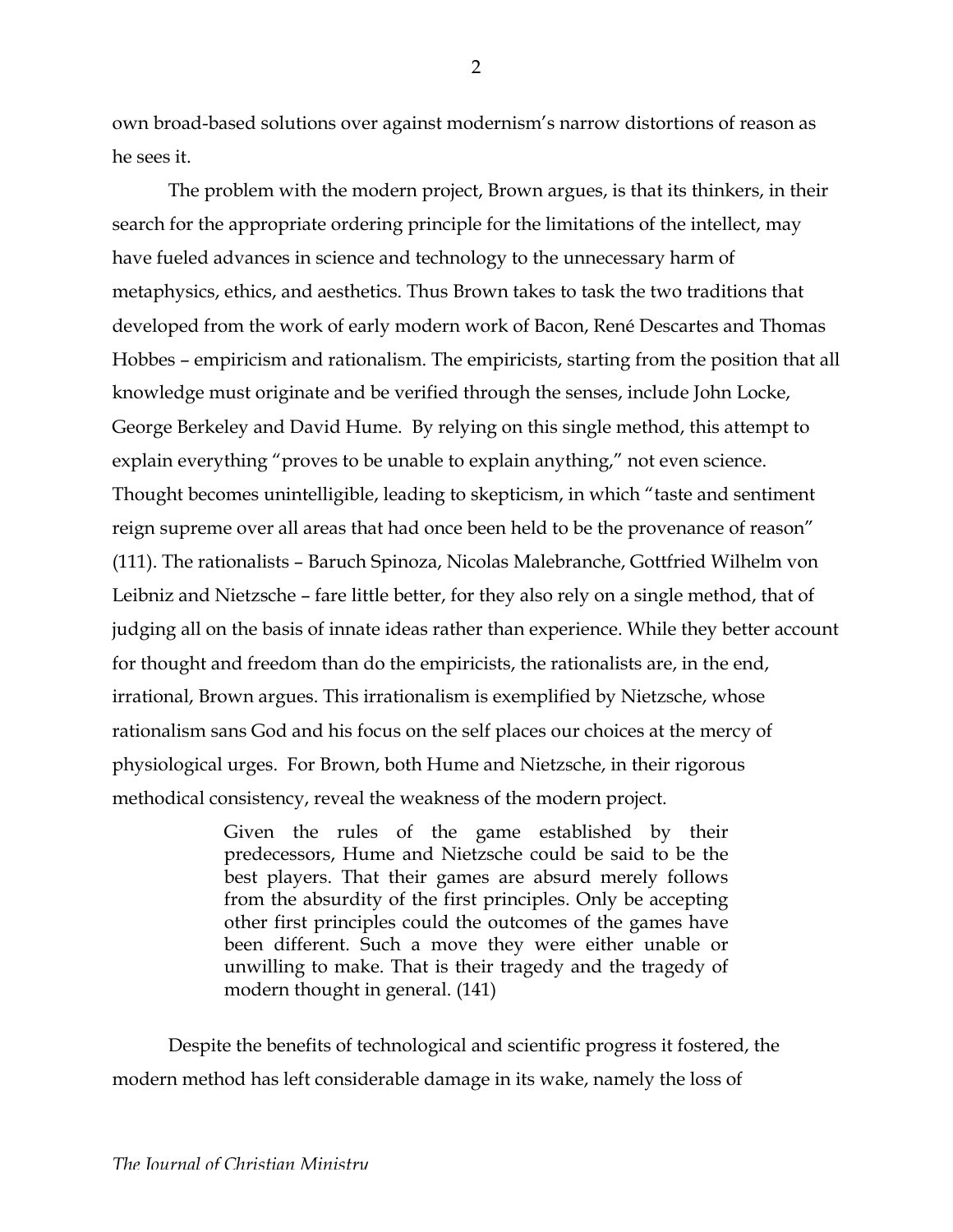truth, the destruction of moral foundations, and the emasculation of our sense of beauty, Brown argues. By removing the possibility of metaphysical knowledge, modern philosophy has shortchanged a search for what is true, undercutting wonder, understanding and progress with general mathematical laws. Likewise our sense of the good – who we ought to be and what we ought to do – is lost, given the modern method's demand for theoretical principle. Finally, "delight in beauty" suffers, as the idea of contemplation as a worthy end is lost and aesthetic judgments become merely subjective. Science, too, suffers, as "frontier questions are rejected because they do not fit the current system" (143).

Faced with this deficit, Brown's own restorative project is built on the thesis that human knowledge need not conform to a singular method, for its principles "are irreducibly multiple, corresponding to distinct operations of the intellect" (208). Drawing upon the works of Plato, Aristotle, Augustine and Aquinas and their epistemological staring point, Brown claims that reason operates in three distinct, yet overlapping, realms of theoretical science, ethics and politics, and aesthetics and art, each with its own first principles. Brown writes,

> In an age where the scientific/technological paradigm with its demands for specialization tend to dominate, there is the grave danger of adopting one set of principles or one viewpoint for everything. To understand that the essence of ethics cannot be reached by scientific method, that great literature is not reducible to ethical or political themes, that history is not reducible to metaphysics, nor metaphysics to historical conditions, is to guard against the enslavement of the human spirit. (235-236)

While Brown is not alone in his criticism of modernism's abuse of reason, his creative reclaiming of premodern sources is a welcome voice in the continuing dialogue. His drawing upon Aquinas, for example, in understanding freedom of choice as necessary to the first principle of practical reason – pursue good and avoid evil – illumines a method for ethics that when approached through the sister realm of theoretical science can be at best inconclusive or at worst absurd. Brown's work to